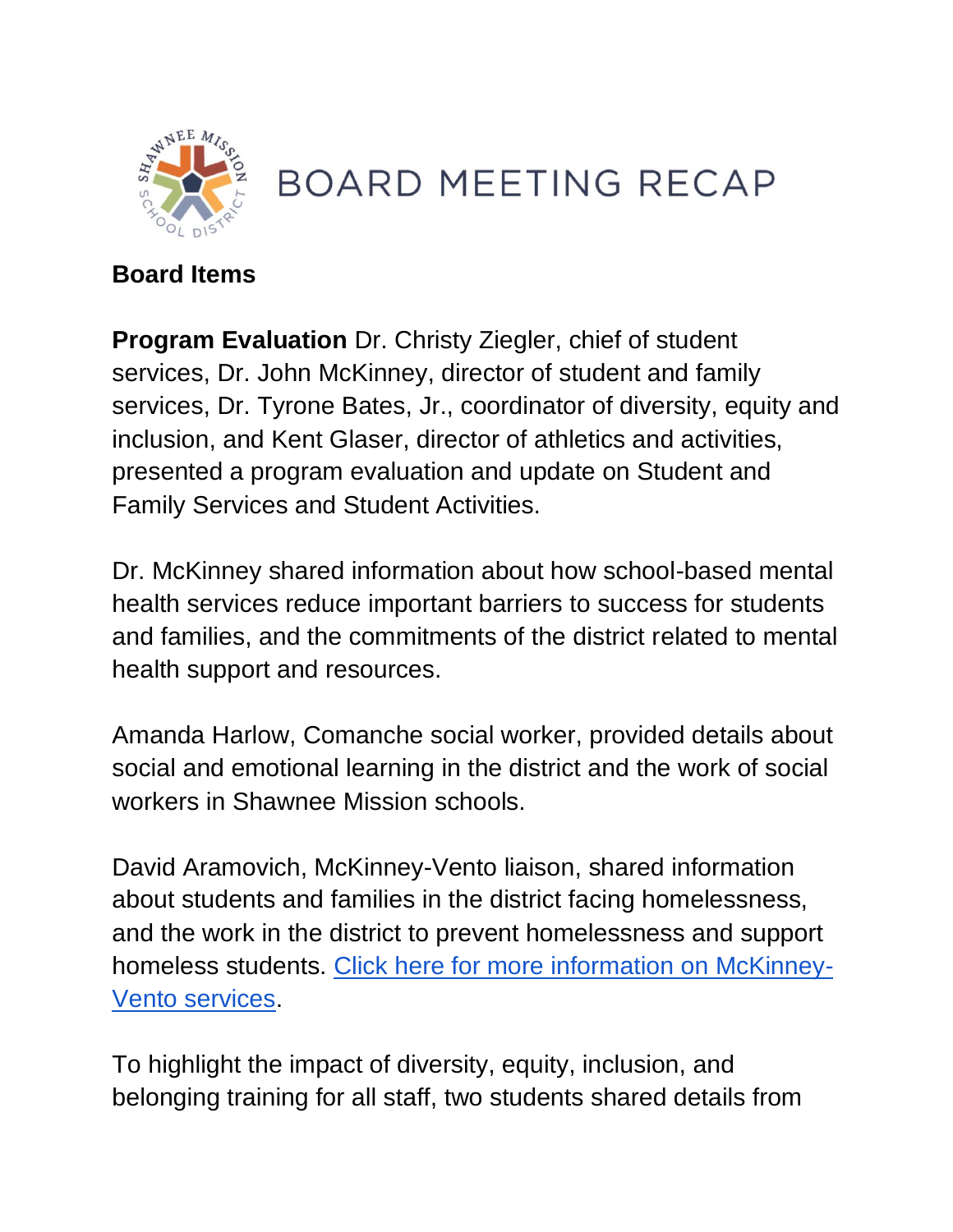their school experience. Naudia Thurman, a senior from Shawnee Mission Northwest High School, and Charles Gray, an eighthgrader from Indian Hills Middle School, answered the question "What are adults doing to make you feel like you belong at your school?" Thurman spoke about opportunities to be involved at her school that helped her grow and succeed. Gray spoke about a culture of helpful staff and students at his school.

Dr. Bates shared additional information regarding climate and teacher-student relationships. He also provided an update on the Kauffman Equity in Schools cohort and staff and student affinity groups.

Mr. Glaser provided details about student discipline data, with a focus on consistent coding practices. He shared a discipline matrix completed through the work of a Strategic Plan committee, as one resource to assist administrators when considering appropriate disciplinary action.

Noting the benefits of athletic participation, Glaser also shared an update on participation numbers for middle and high school students.

[The presentation slides can be viewed here.](https://go.boarddocs.com/ks/smsd/Board.nsf/files/C6TU4W77B3A6/$file/9.13.21%20Student%20%26%20Family%20Services%20Presentation.pdf) [The program evaluation can be viewed here.](https://go.boarddocs.com/ks/smsd/Board.nsf/files/C6QR5Y6A2C8F/$file/9.13.21%20Student%20%26%20Family%20Services%20Program%20UpdateFIN.pdf)

**From the Superintendent Report**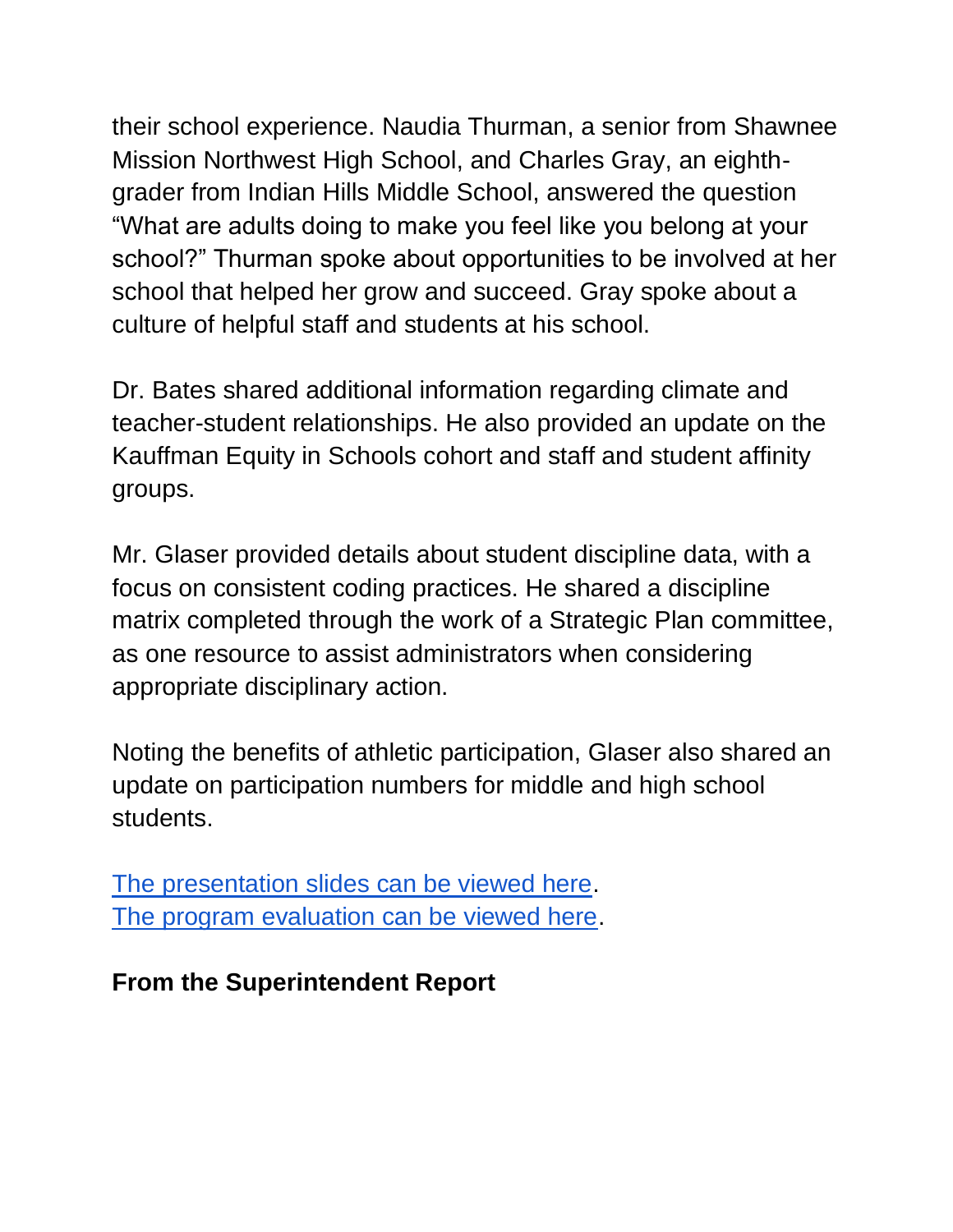

**Read Across SMSD** Superintendent Dr. Michelle Hubbard shared her excitement that all schools are joining us in Read Across SMSD! Shawnee Mission is encouraging

reading for all ages across our community.

A group of students from Overland Park Elementary, librarians, and NEA-Shawnee Mission joined in the launch of Read Across SMSD this year. [Click here to see their video.](https://youtu.be/Vho53U496Oc)



The September theme for Read Across SMSD is "Embrace New Beginnings." Students, educators, and community members are reading and discussing books around the theme. Even though new beginnings are

scary, they can be faced. Dr. Hubbard talked to new educators and students who are new to their school communities about their experience. [Click here to see their discussion.](https://youtu.be/iprk7NFh8kE)

Read Across SMSD supports the district's academic goals and the SMSD's strategic plan beliefs. This is a chance for all in the community to celebrate stories and create a culture of belonging for every single student.

Here is a link for reading [lists and resources to join Read Across](https://www.smsd.org/about/read-across-smsd/september-2021-embrace-new-beginnings)  [SMSD!](https://www.smsd.org/about/read-across-smsd/september-2021-embrace-new-beginnings)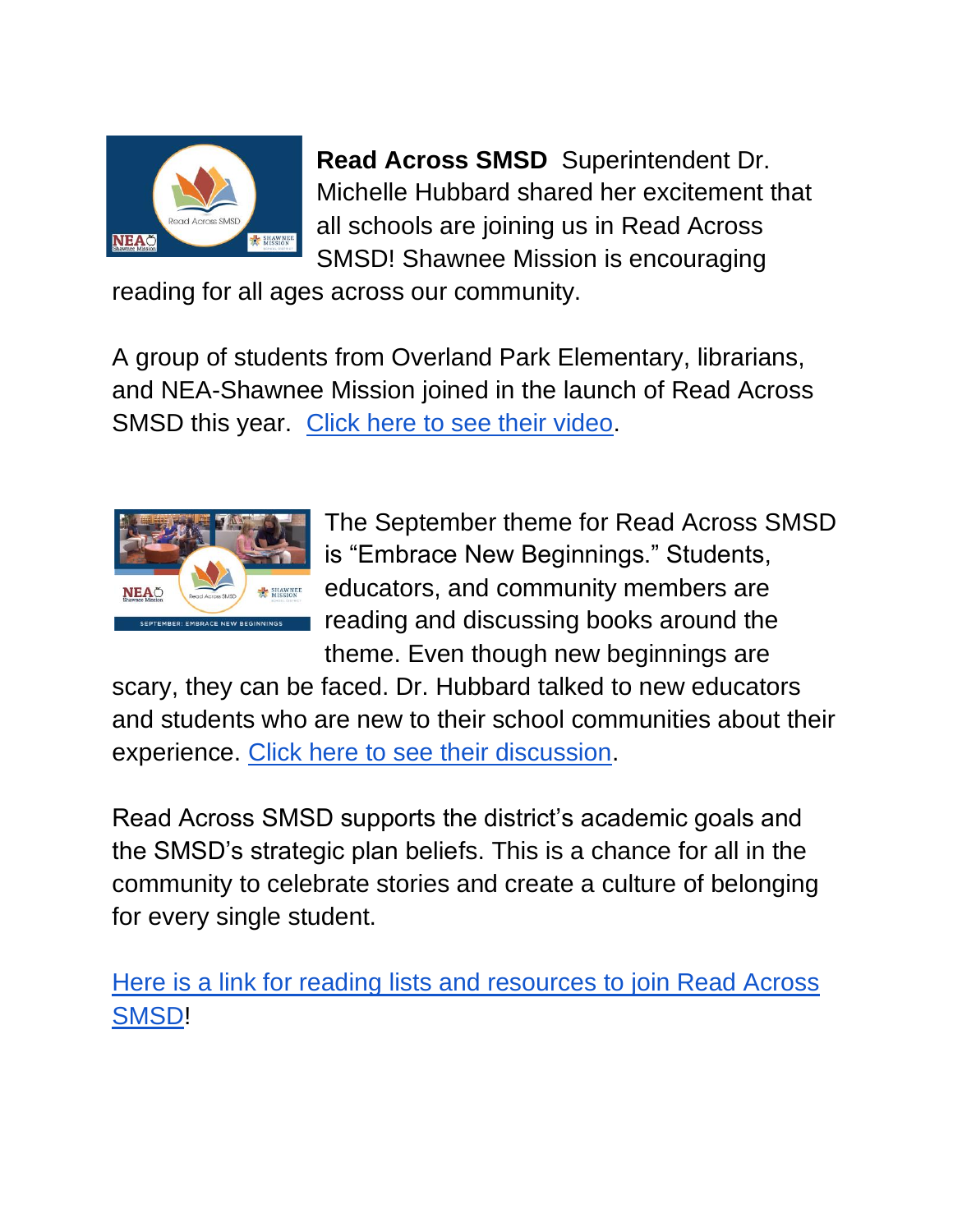

**John Diemer Groundbreaking** The John Diemer Elementary School community officially broke ground on their new school building. Students led the Pledge of Allegiance, sang the school song, and took a

shovel to the construction site for the ceremonial groundbreaking.

John Diemer is one of five elementary school buildings that will be rebuilt in the district as part of this bond. Westwood View Elementary also is under construction and Pawnee Elementary is set to be next. Dr. Hubbard thanked the community for continuing to support our schools by voting for the \$264 million bond referendum.



**Unified Bowling** Shawnee Mission will join Unified Bowling in partnership with the Kansas State High School Activities Association and Special Olympics Kansas. This is an inclusive activities program that combines Special

Olympics students who have disabilities, with students who do not have disabilities, to compete together on teams. Shawnee Mission students will start practicing this month. "We are so excited for them and for the competition and environment of inclusion they all will experience," Dr. Hubbard shared. "We are also proud that Shawnee Mission South will serve as the host of the first Unified Bowling State Championship in November."

**Clinic Open at SM West A new healthcare resource is now** available to all Shawnee Mission students and their siblings.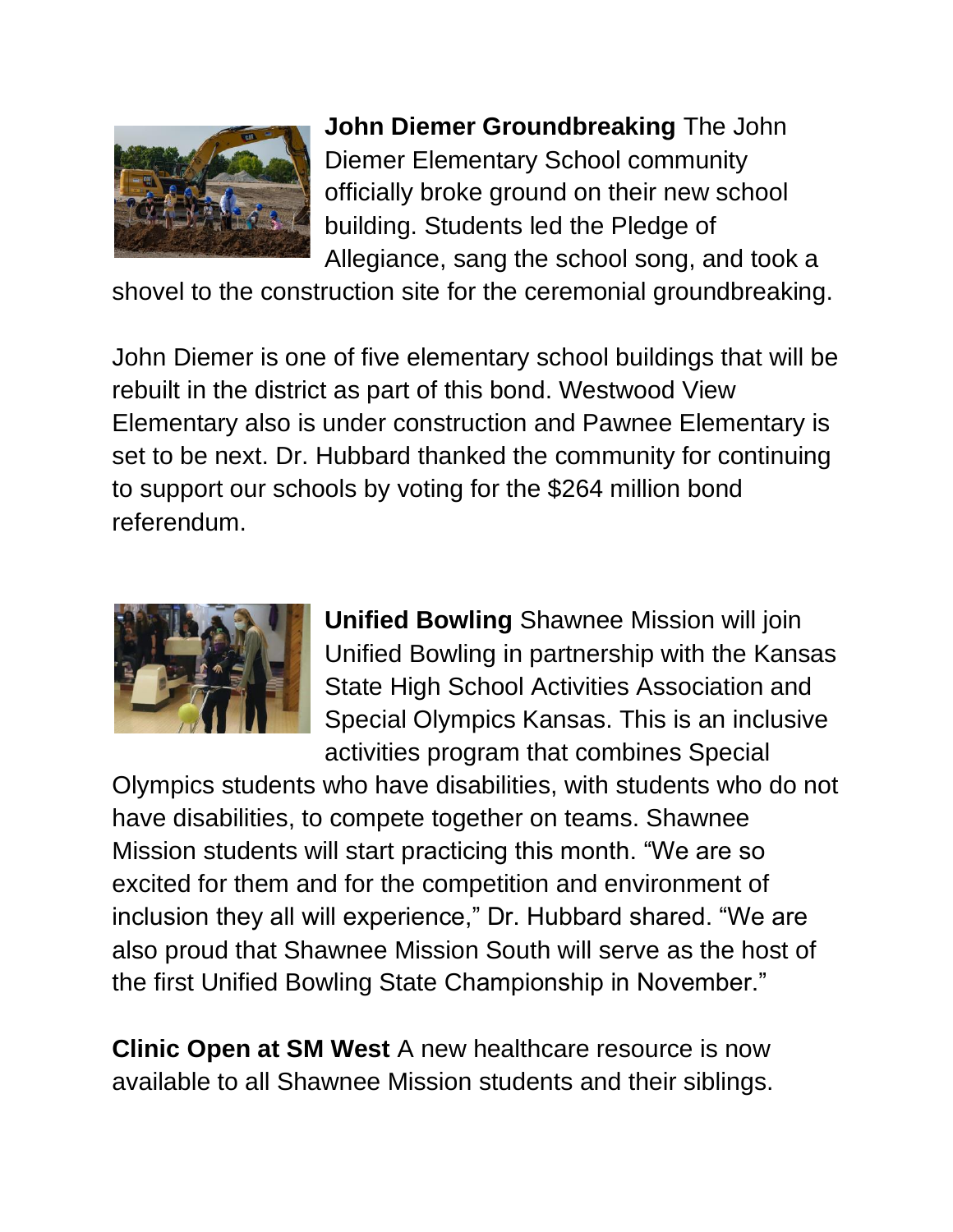

Health Partnership Clinic at Shawnee Mission West is now open from 11 a.m. to 3 p.m. every Thursday. The clinic provides access to primary and preventative health care, chronic disease management, mental health services, and dental

care. They also provide physical exams, sports physicals, health screenings and more.

## [Click here for more information or to make an appointment.](https://hpcks.org/school-based-clinic-at-shawnee-mission-west/)

Dr. Hubbard thanked everyone who has made this possible, especially the team at Shawnee Mission West, our Shawnee Mission health services staff and health services director Shelby Rebeck, and everyone at Health Partnership Clinic.



**Suicide Awareness and Prevention** The district is observing suicide awareness and prevention week this month. While awareness and prevention must take place all year, Shawnee Mission students and educators

have been taking time in schools to bring it into focus. Each school developed building-specific activities to engage and empower students. Mental health professionals have provided resources to help students and families care for mental health. [Here is a link to additional resources for our community.](https://www.smsd.org/about/news-archives/news-archive-details/~board/2021-2022-district-news/post/suicide-awareness-and-prevention-week-2021)

**Fall Breakfast Update** Kim Hinkle, executive director of the Shawnee Mission Education Foundation, shared an update on the upcoming Shawnee Mission Education Foundation Fall Breakfast. After thoughtful discussion between the Shawnee Mission